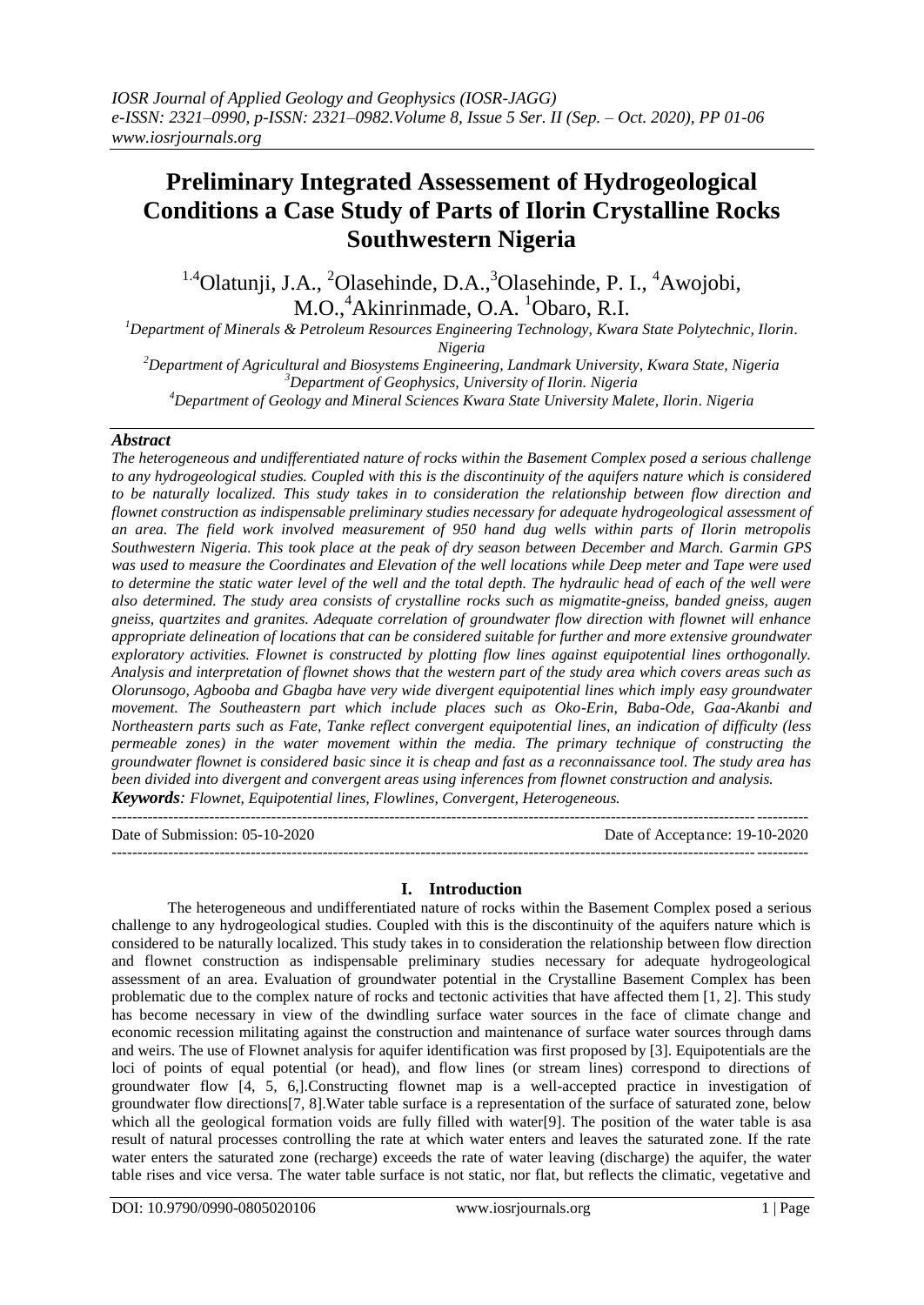geomorphic conditions. The groundwater water table could be subdued replica of the land surface [10]. [11] Employed graphical inverse method as a hydrogeological tool that can be used for site characterization and flow system conceptualization, understanding and defining the subsurface geologic structures and flow system controls.The most direct method of determining the direction of groundwater movement is by measuring the elevation of groundwater at multiple locations over the aerial extent of an aquifer [4]. Measurements are plotted on a map of the area and lines are drawn to connect points of equal elevation. These lines represent equal pressure between connected points and are called equipotential lines [26]. Groundwater moves along a flow path perpendicular to equipotential lines and the direction of movement is from lines of higher value to lines of lower value (i.e., higher to lower elevation or pressure). Groundwater flow paths are usually shown by arrows on equipotential surface plots pointing in the direction of groundwater flow [26].

# **II. Materials and Methods**

The study location is parts of Ilorin metropolis (fig. 1). The area is bounded by longitudes  $4^028^0$ "E and  $4^038^0$ "E and latitudes  $8^027^0$ "N and  $8^034'15$ "N. The area covered is about 242.79km<sup>2</sup>. Weather condition in the region is of two broad types (i.e. rain season and dry season). The rain season commences around March and ends in October with annual average rainfall of 1,200mm, while dry season begins in November and ends in March. The humidity ranges between 60 % and 89% and mean annual temperature is between  $27^{\circ}$ C and  $30^{\circ}$ C. The area is well drained by various streams and their tributaries. The tributaries show dendritic drainage pattern. The main rivers are Asa and Agba Rivers, while minor rivers include Oyun and Aluko Rivers. The terrain is undulating and dissected by rivers and streams. The highest altitude is about 1200m above sea level corresponding to the top of Sobi Hill (migmatite), while along major streams the altitude is about 250 m above sea level. The vegetation cover is basically Guinea savannah with ruminant tropical forest [12].



**Figure. 1** Map of Nigeria showing Ilorin, Kwara State Nigeria

**Study Location**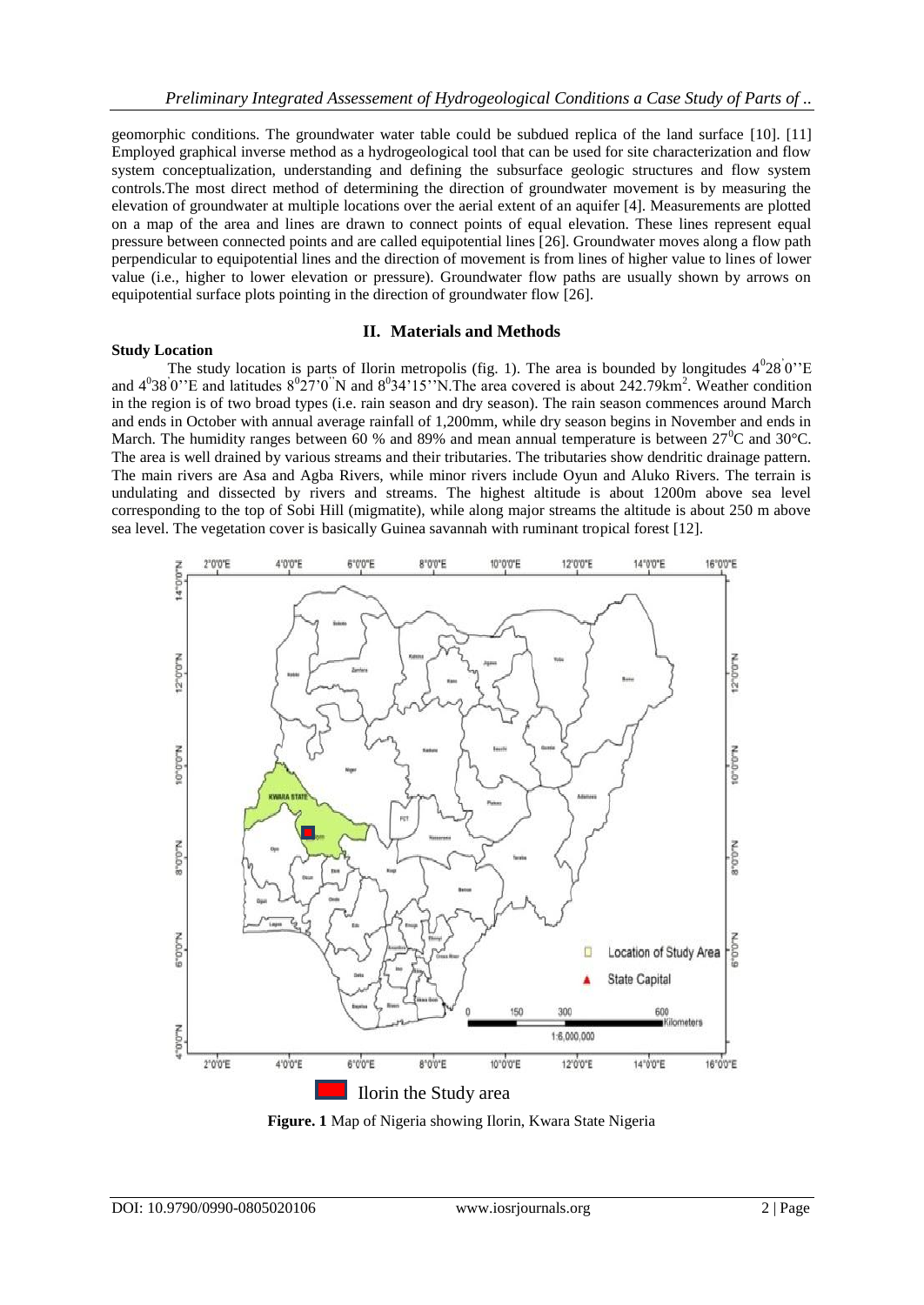## **Geology and Hydrogeology of Ilorin**

The study area falls in the Basement Complex of Southwestern part of Nigeria, which is of Precambrian to Lower Paleozoic in age<sup>[13, 14]</sup>. This Precambrian Crystalline Basement Complex consists of gneisses and migmatities; metasediments i.eschists, quartzites and metavolcanics; and Pan-African (older) granite and late-stage minor pegmatitic and aplitic intrusives[15]. According to [16], Ilorin is situated on the undifferentiated Precambrian Basement Complex rocks of granitic and metamorphic origin. These rocks represent the deeper, fractured aquifer which is partly overlain by a shallow, porous aquifer within the lateritic soil cover [17]. The rock units form part of the regional Southwestern highlands of Nigeria running NW-SE parallel to the River Niger [18, 17]. The subsurface comprises the weathered, slightly weathered and fresh (fractured or unfractured) crystalline basement rocks. The oldest rocks in the area comprise gneiss complex whose principal member is biotite-hornblende gneiss with intercalated amphibolites. This underlies, over half of the city. Other rock types are the older granite mainly porphiritic granite, gneiss and granite-gneiss and quartz schist. Ilorin is underlain by crystalline rocks mainly gneisses and migmatite with pegmatite veins. Rock types within the study areas include;migmatite- gneiss, banded gneiss, granite gneiss, augen gneiss, quatzitesgranites as shown in Fig.2[19, 20].



F**igure2** Geological Map of Ilorin Modified after NGSA 2007, Olatunji, *et al.,* 2020

# **Field Work**

The coordinates and elevations of hand dug wells were measured with the aid of Garmin Global Positioning System (GPS). The Static water levels of the wells were also measured and this helps to calculate the corrected water level in the subsurface. A total of 950 Wells were covered to give information on the groundwater flow dynamics of the study area. Well positions and their respective elevation relative to the main sea level were determined using (GPS). These helped in determining the hydraulic water head in wells and thus groundwater head elevation contour which gave information on the groundwater flow direction.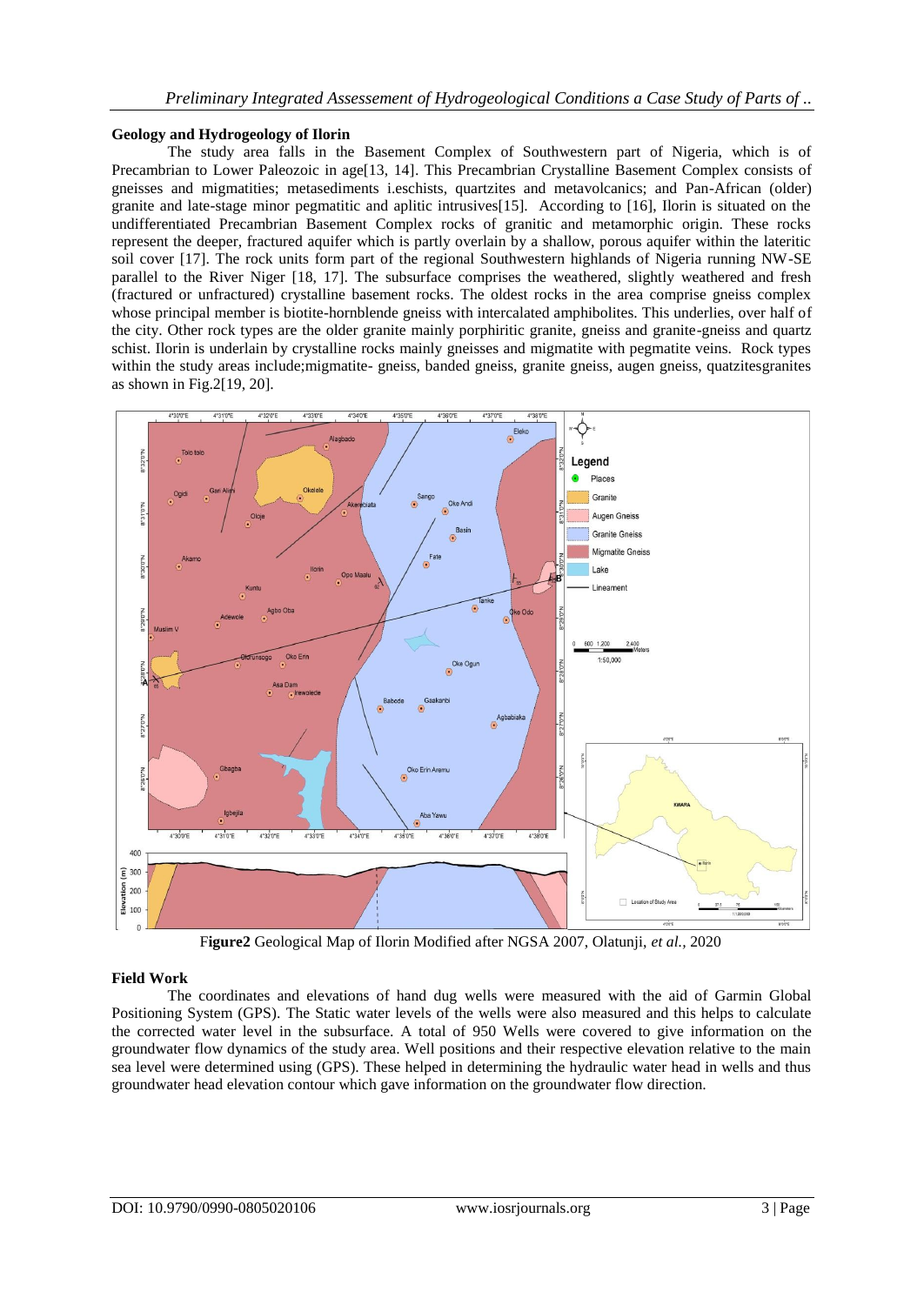## **III. Results and Discussion**

#### **Analysis and Evaluation of the Flownet**

Well data collected from Ilorin metropolis were used to construct flownet for the study area. Fig. 3 shows the groundwater flow direction of parts of Ilorin the study area. Under certain conditions such as homogeneous, isotropic and orthogonal system, the set of equipotential lines and flow lines so exposed constitutes a flownet*.*



#### **Fig.3 Flownet Contour map Analysis and Evaluation**

Fig. 3 shows the Flownet constructed for the study area and its hydrogeological implications. This helps in identification of Divergent and Convergent areas within a location. Divergent areas have widely spaced equipotential lines while convergent areas has closely spaced equipotential lines. The western part and the north southern parts of the study area which covers areas such as Olorunsogo, Agbooba, Gbagba, Ogidi, Baba-ode andOpo-Malu, have very high divergent equipotential lines which imply easy groundwater movement. The greater the distance between contours, the slower the flow. Such areas are considered to be highly permeable, have better accumulation and discharge rate and can be explored for further groundwater exploratory activities [21, 22, 23,24]. Similarly, NE-SE parts of the study area reflect a closely spaced equipotential lines otherwise refers to as convergent area, an indication of difficulty (less permeable zones) in the water movement within the aquifer [23, 5]. Locations such as Tanke, Fate, Basin, Sango, part of Gaa-Akanbi, Kuntu, Eko-Erin areas are considered to be within the convergent areas Table 1. Also, from fig.3, the groundwater flows along the areas considered to be divergent areas which implies a very good correlation (agreement) between flownet and groundwater flow direction

| Table 1 Flownet Classification within the study area |  |  |
|------------------------------------------------------|--|--|
|------------------------------------------------------|--|--|

| Divergent areas | Convergent Areas |
|-----------------|------------------|
| Ogidi           | Fate             |
| Akerebiata      | Agbabiaka        |
| Baba-ode        | Oke-odo          |
| Adewole         | Basin            |
| Gbagba          | Gaa-akanbi       |

DOI: 10.9790/0990-0805020106 www.iosrjournals.org 4 | Page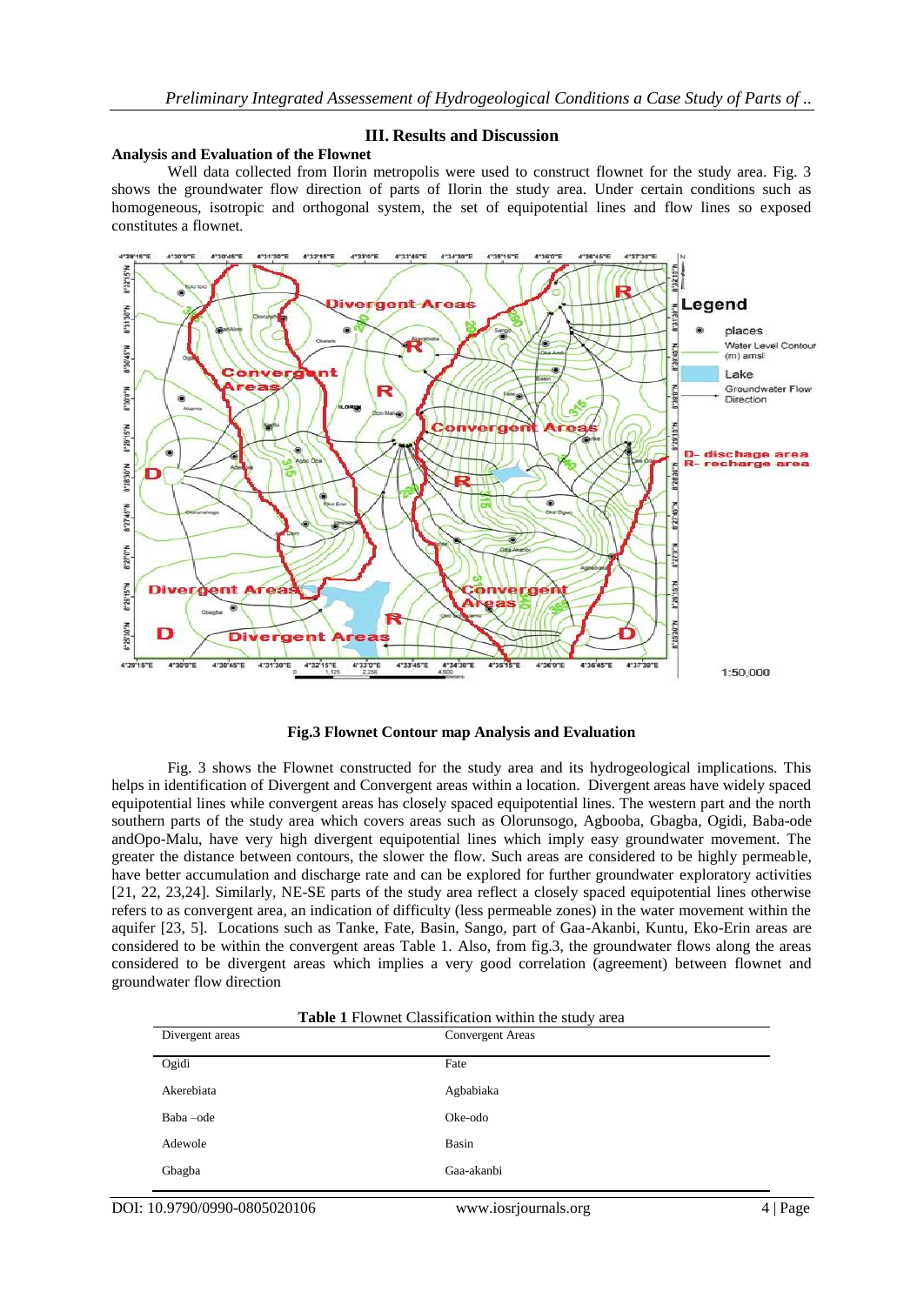| Okelele    | Tanke   |
|------------|---------|
| Opo-malu   | Okeandi |
| Oko-erin   | Sango   |
| Olorunsogo |         |
| Agbooba    |         |

### **IV. Conclusions**

The study examines the use of flownet construction analysisin aquifer identification and groundwater flow direction determination as a basic preliminary tools in assessing the hydrogeological condition of an areaaimed at delineate an appropriate location that can be considered for further groundwater exploratory activities. Static water levels, total depth, coordinates of hand dug well were measured using deep meter, GPS and tape respectively. From the data collected, analysis and interpretation of flownet shows that the western part of the study area which covers areas such as Olorunsogo, Agbooba and Gbagbahas very wide divergent equipotential lines which imply easy groundwater movement. The Southeastern part which include places such as Oko-Erin, Baba-Ode, Gaa-Akanbi and Northeastern parts such as Fate, Tanke reflect convergent equipotential lines, an indication of difficulty (less permeable zones) in the water movement within the media. The greater the distance between contours, the slower the flow.The primary technique of constructing the groundwater flownet is considered basic since it is cheap and fast as a reconnaissance tool. Other exploratory activities are considered after flownet construction. Generally, the hydrogeological point of view, the study areas has been divided into Divergent and Convergent areas. The groundwater flow direction within the study areas as shown in figure 3 is toward the North-central, SW and SE areas.

#### **References**

- [1]. Olasehinde, P.I. (2010). An integrated Geological and Geophysical Exploration Techniques for Groundwater in the Basement Complex of West Central part of Nigeria. Water Resources J.of Nigerian Association Hydrogeologists 10(1), 46-49.
- [2]. Olasehinde, P.I. and Bayewu, O.O. (2011). Evaluation of Electrical Resistivity Anisotropy in Geological Mapping: A case study of OdoAra, West Central Nigeria.African J. of Environmental Science and Technology5(7), 553-566.
- [3]. Stallman, R.W. (1956) Numerical Analysis of Regional Water levels to define Aquifer hydrology. Transaction of the American Geophysical Union 37(4). 451-460.
- [4]. Ferris, J.G, Knowles, D.B., Brown, R.H. and Stallman, R.W. (1962). Groundwater Hydraulics- Theory of Aquifer Test. US Geological Survey Water Supply Paper 1536E. Pp 139-144.
- [5]. Sen, .Z. (2015). Practical and Applied Hydrogeology. ITU Hydraulics Lab. Maslak, Istanbul, Turkey. First edition. 47-100.
- [6]. Auduson, E.A. (2018). Concise Applied Geophysics: A Practical Approach. DelizonPublishers Limited. First Edition. 241-246.
- [7]. Braga, A. C., Filho, W. M and Dourado, J. C. (2006). Resistivity (DC) Method Applied to Aquifer Protection Studies. RevistaBrasileiradeGeof'ısica
- [8]. Driscoll, (1986). Groundwater and Wells. Johnson Screens, St Paul FD (ed) [9]. Heath, R. C. (1988). Hydrogeologic Settings of Regions. In: Back W, Rosen
- Heath, R. C. (1988). Hydrogeologic Settings of Regions. In: Back W, Rosenshein J.S, Seaber P.R (eds) Hydrogeology. Geological Society of America, Boulder
- [10]. Domenico, P. A. and Schwartz, F. W. (1990).Physical and Chemical Hydrogeology. Wiley, New York
- [11]. Rice, W. A. and Gore lick, S. M. (1985). Geologic Inference from "Flownet" Transmissivity Determination: Three Case Studies. Water Resources Bulletin of the American Water Resources Association. 21(6), 919-930.
- [12]. Abolarin, A.T and Ibrahim, S. (2015) Evaluation of groundwater occurrences in the Precambrian Basement Complex of Ilorin metropolis, Southwestern Nigeria. RMZ – M &G 62:117-132
- [13]. Rahaman, M.A. (1976). Review of the Basement Geology of South-Western Nigeria. Geology of Nigeria (C.A. Kogbe, ed): Elizabethan Publishing Co. Lagos.
- [14]. Oluyide, P.O. (1979). Report on the Igbeti Marble, Oyo State of Nigeria. Report GSN, 1569, (Unpublished)
- [15]. Oluyide, P.O, Nwajide, C.S., and Oni, A.O. (1998). The Geology of the Ilorin Area. Bulletin No. 42 of Geological Survey of Nigeria, Published by Federal Government of Nigeria.
- [16]. Olasehinde, P.I., Virbka, P. and Esan, A. (1998). Preliminary Results of Hydrogeochemical Investigations in Ilorin Area, Southwestern Nigeria-Quality of Hydrochemical Analysis. Water Resources J. Nigerian Association of Hydrogeologist. 11,55-61
- [17]. Annor, A. E. & Olasehinde, P. I. (1996). Vegetational Niche as a Remote Sensor for Subsurface Aquifer: A geological-geophysical study in Jere area, Central Nigeria.Water Resources J. Nigerian. Association of Hydrogeologist7, 26–30.
- [18]. Offodile, M.E.(1987). An Approach to Groundwater Study and Development in Nigeria. Published by Mecon Services Ltd, Jos, Nigeria.
- [19]. Olasehinde, P.I., and Taiwo, K.A. (2000). A Correlation of Schlumberger Array Geo-electriclog with Borehole Lithologic log in South Western part of Nigeria Basement Complex Terrain. Water resources J. of Nigerian Association Hydrogeologists*,*11, 55-61
- [20]. Nigerian Mining and Geosciences Society (2018). Unlocking the Investment Opportunities in Kwara State through Solid Minerals Development. Workshop on Solid Minerals of Kwara State Organized by Kwara State NMGS Chapter. Book of programme and proceedings. 2-20.
- [21]. Afework, D. (2011). Groundwater Potential Evaluation And Flow Dynamics of Hormat-Golina River Catchment,Kobo Valley, Northern Ethiopia, Addis Ababa University.
- [22]. Fetter, C.W. (1994). Applied Hydrogeology, 3rd ed. Macmillan College Publishing, Inc., NewYork, 616.<br>[23]. Fetter, C.W. (2001). Applied hydrology. Prentice-Hall, inc. Upper Saddle River. NewJersey.
- [23]. Fetter, C.W. (2001). Applied hydrology. Prentice-Hall, inc. Upper Saddle River, NewJersey.<br>[24]. Genet, M.M. (2017). Groundwater Flow Direction, Recharge and Discharge Zones Identifica
- [24]. Genet, M.M. (2017). Groundwater Flow Direction, Recharge and Discharge Zones Identification in Lower Gidabo